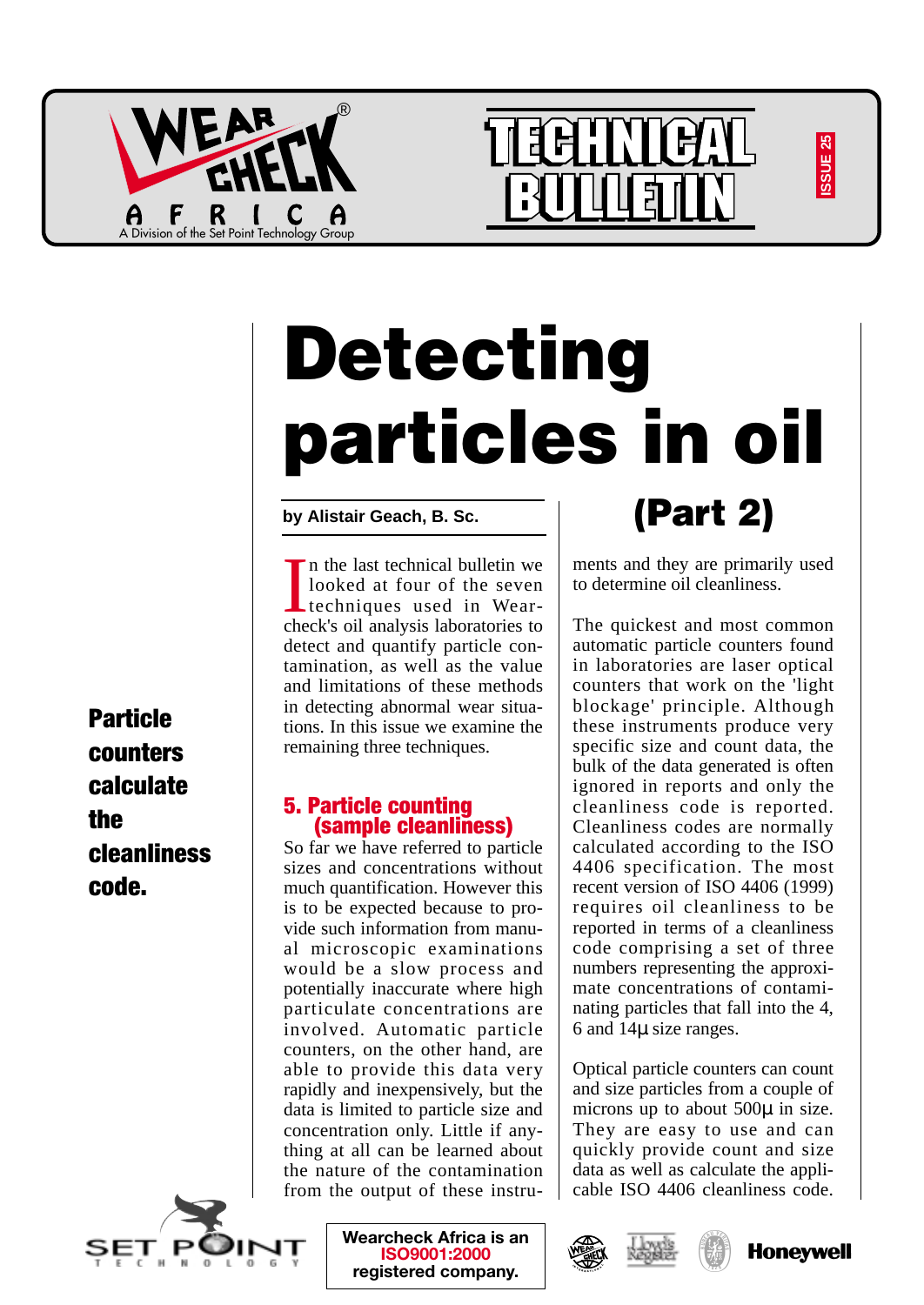The instrument typically contains a laser source and detector separated by an optical cell through which the oil and the laser beam pass at 90°. As particles in the oil pass through the laser beam, they block off some of the beam and cause a shadow to move across the laser detector. The detector's electronics are able to sense the shadow and then output a voltage related to the size of the shadow falling on the detection surface. This results in a voltage pulse being generated that can be counted as a particle and also measured against 'voltage' calibration data to determine the size of the particle that caused the pulse.

## **Cleanliness** data is useful for trending.

In practice there are many limitations with this technology that make many samples unsuitable for testing. Samples containing soot, water, or very high levels of contamination cannot be tested accurately as they yield grossly erroneous results. High soot levels block out the laser beam completely while high levels of con-



**Figure 1. Cleanliness code**

tamination result in two or more particles being counted as one as they appear in the beam together and are detected at the same time. One may expect the laser to pass through water droplets making them invisible to the detector but, in practice, light is scattered and refracted by the droplets so they cause a detector response and incorrect count and size data. The sensitivity of the technique is also an issue when sampling very clean systems, as the elimination of external contamination becomes a primary concern. With these systems, sample bottles certified to a specific cleanliness should be used and special sampling procedures put into practice. The testing laboratory also needs to be aware of the nature of the sample so suitable handling procedures can be put in place to eliminate the potential for contamination of the sample within the laboratory itself.

In spite of these drawbacks, optical particle counting remains a useful technique to obtain cleanliness data for trending purposes and to screen for samples that should be selected for a more indepth particle analysis. If particle count data is to be trended it is important to have a high level of standardisation in sampling and testing methods and it is advisable to use the same lab and the same instrumentation for all tests. Interlaboratory correlation is known to be poor for particle counting tests and although ISO 4406 (1999) has gone a long way to improving repeatability between labs, many labs have yet to adopt the new standards. Adoption of the new standard throughout the industry is going to be slow because calibration procedures have become complex and expensive to perform and many of the existing instrumentation cannot meet the requirements of the new standards. Wearcheck is investigating new particle count-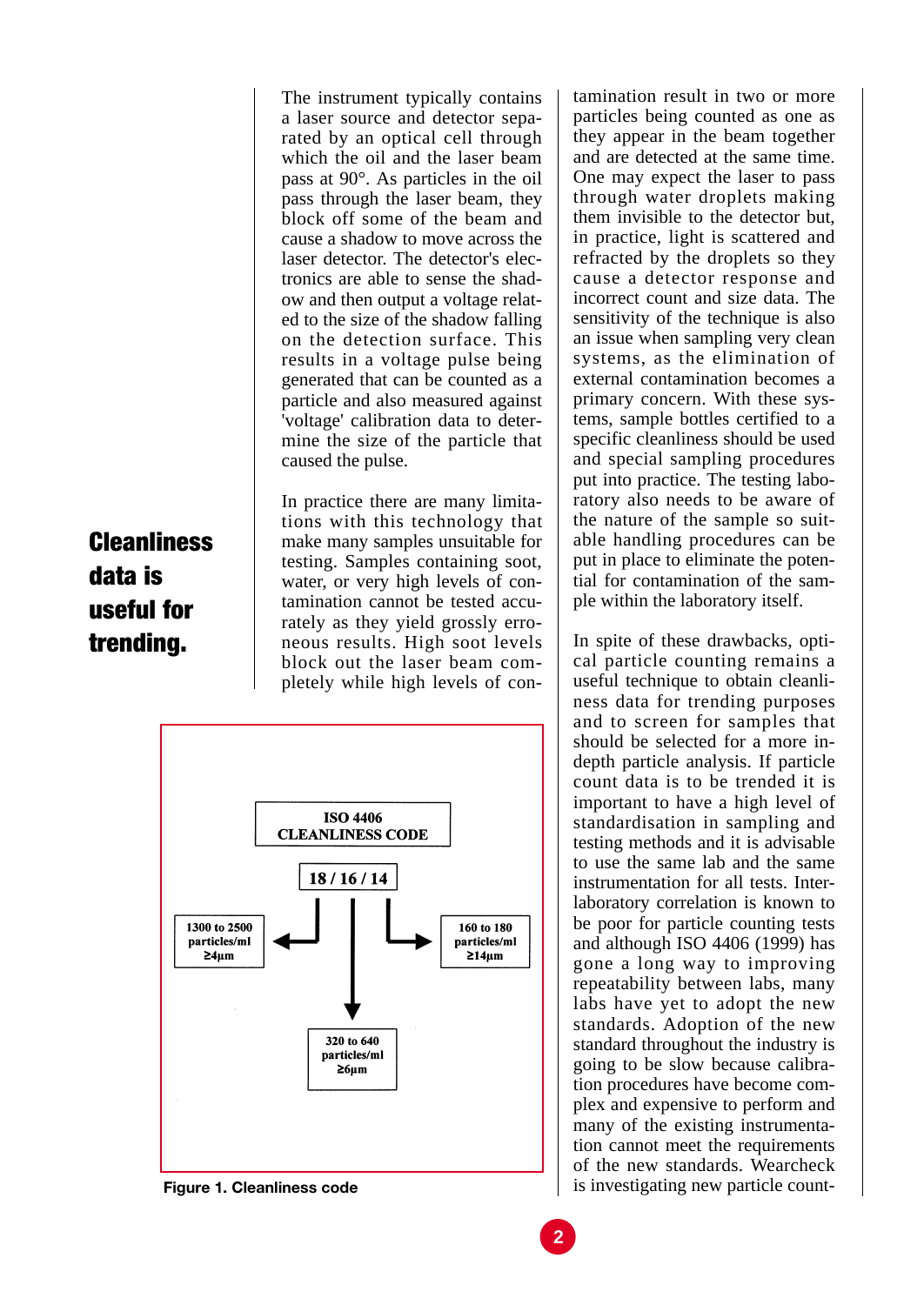| <b>STANDARD</b><br><b>APPLICATION</b>                                 | <b>PREVIOUS</b> | <b>CURRENT</b>   |
|-----------------------------------------------------------------------|-----------------|------------------|
| Calibration of<br>automatic particle<br>counters for liquids          | <b>ISO 4402</b> | <b>ISO 11171</b> |
| Method for coding the<br>level of contamination by<br>solid particles | ISO 4406 (1987) | ISO 4406 (1999)  |
| Calibration material                                                  | <b>ACFTD</b>    | <b>ISO MTD</b>   |

#### **Table 1. Old and new ISO standards**

ing technology to address these issues.

#### 6. Particle shape classifier

A new and interesting instrument has been under evaluation in Wearcheck's main laboratory since



**Figure 2. Conceptual diagrams - Optical particle counter vs Particle counter and classifier**

April 2002. This instrument uses state of the art technology to combine a particle counter and a particle shape classifier into a single instrument. Internally it has a similar geometrical format to a conventional optical counter with a laser beam, an optical cell and a detector, but the individual components are quite different. The continuous laser beam is replaced with one that is pulsed, the optical cell is constructed differently with a larger 'optical' aperture and the shadow detector is replaced with a lens and a digital camera.

To take a measurement, the oil sample is pumped slowly through the optical cell where it is illuminated by flashes of light from the laser diode. Each time the sample is illuminated, an image of the oil is captured as a magnified image by the digital camera. Although the oil is moving through the cell, any oil debris is frozen in space in the recorded image as a result of the illuminating flash from the laser diode. A typical analysis involves capturing images over a two-minute period at a rate of 30/sec. During this time about 1ml of oil flows through the cell and in excess of 3 500 images are collected containing 'pixel maps' of all the particles that were 'photographed' in the optical cell. These images are processed through image processing software and a neural network to generate the final data reported on the sample.

The instrument not only provides accurate particle count data that can be reported to a number of industry standards, including both the old and new ISO 4406 standard, but also categorises particles greater than 20µ from their shape characteristics. Particles are categorised as sliding, fatigue, cutting, non-metallic, fibres, water droplets or unknowns. Water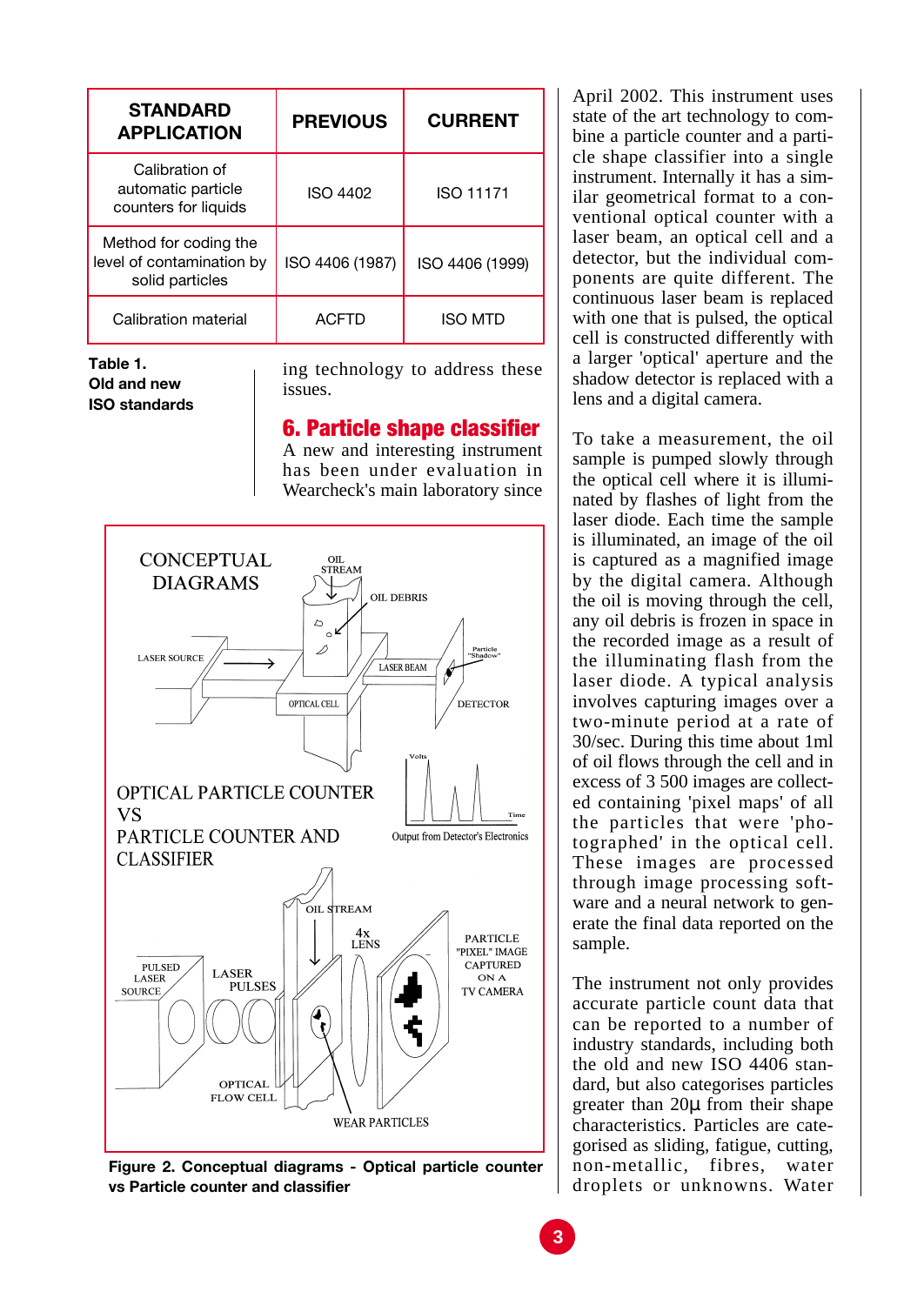New instrument will significantly enhance diagnosis.

droplets are identified and eliminated from count data and the software can be set up to calculate the percentage of water in the sample if required. Other advantages over conventional counters are a higher count threshold allowing highly contaminated samples to be successfully analysed, and an independence of new and demanding ISO APC calibration procedures. Calibration depends on the physical size of the camera pixels, the magnification of the lens and the physical position of the various components relative to one another. Calibration fluids are not required but remain useful as they can be run as samples to periodically check the instrument's results against the standard's certified values to confirm the system is operating correctly.

Although this technology is new and exciting it will take some time to evaluate and commission the instrumentation as the accuracy and value of the particle classifying technology needs to be established for the variety of oil samples supplied from the wide range of equipment sampled by Wearcheck's customers. This exercise is essential if the full potential of this instrument is to be realised.

#### 7. Spectrometer

The value of identifying abnormal wear situations from particle counting and classifying techniques is limited from a troubleshooting point of view unless one can establish with some degree of confidence where the abnormal wear particles are being generated.

To make decisions of this nature, one needs to know the composition or metallurgy of the particles and have a working knowledge of the design and material make-up of all the lubricated components within the equipment sampled.

Determining the composition of individual particles is very costly and seldom carried out by commercial oil analysis laboratories unless their services extend to include equipment failure analysis. A commercial lab will however routinely conduct a spectrometric analysis as a primary test that yields data from which some deductions can be made about the source of particulate contamination. Many labs use an ICP spectrometer for this purpose.

An ICP (Inductively Coupled Plasma) spectrometer is an atomic emission spectrometer and is used to determine the total elemental concentrations derived from oil additives, wear metals and contaminants in a diluted oil sample. When an oil sample is analysed on an ICP spectrometer it is diluted with solvent and aspirated into the central region of an extremely hot Argon plasma (electrically charged gas) where the elemental emissions that are measured by the spectrometer occur. For particles to be included in measurements they have to be small enough to be carried inside minute sample droplets into the plasma. In practice, only particles of about 5µ in size or less are able to complete this journey. Particles greater than about 5µ are either left behind on initial dilution, fall out of suspension after dilution or exceed the carrying capacity of the aerosol droplets during aspiration and do not make it to the plasma.

Because additives are dissolved in oil, elemental concentrations associated with ICP measurements on additive elements (eg. Ca, Mg, Zn and P) are representative of the additive levels in the sample. However, the same obviously cannot be said for wear metals and other particulate contaminants. Any ICP results that apply to wear metals and contaminants only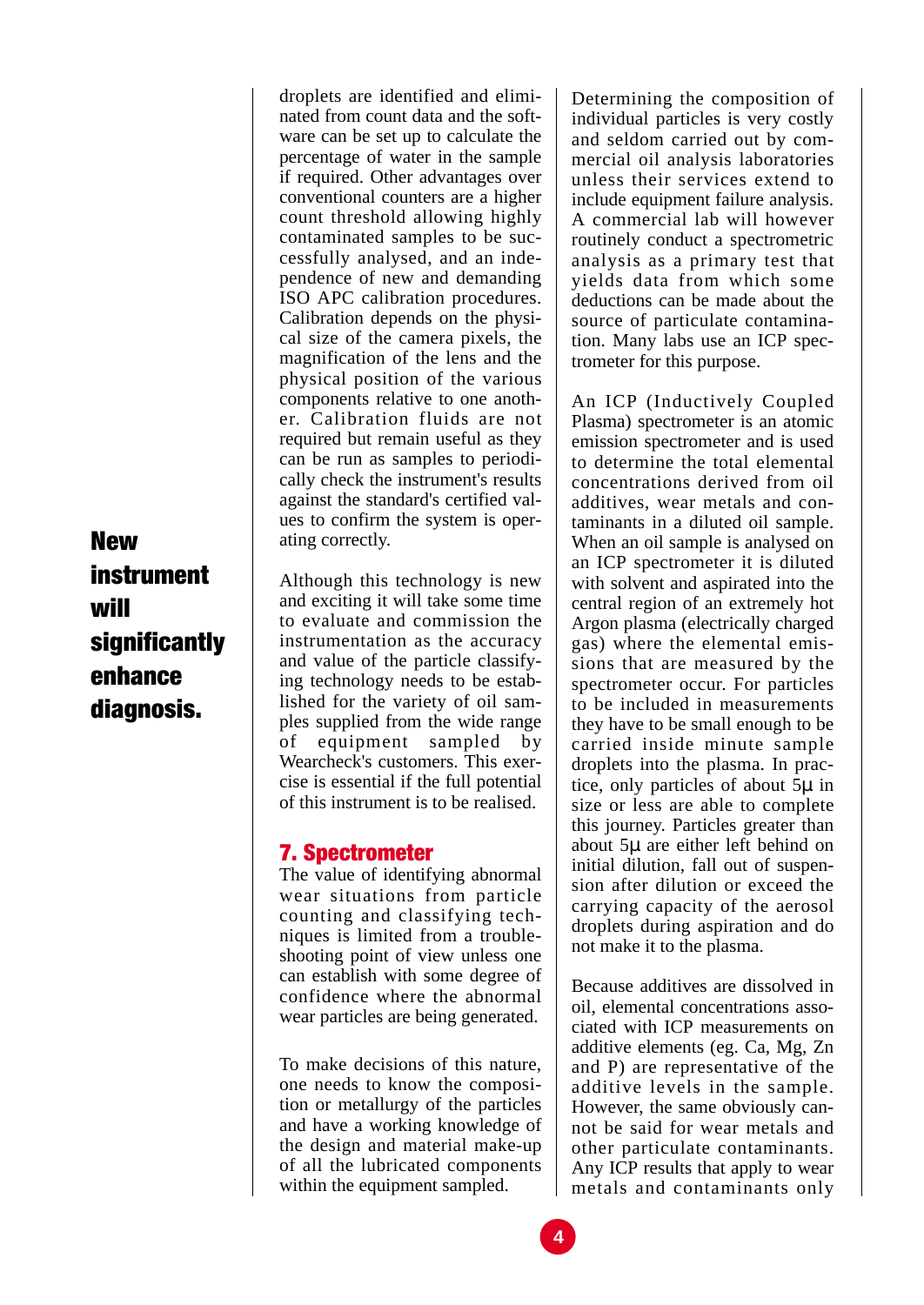apply to those particles in the sample that are about 5µ and less in size and this needs to be a consideration when interpreting results. Fortunately abnormal wear situations are more often than not reflected in ICP results because, when abnormal wear occurs, the generation of large abnormal particles tends to be accompanied by an acceleration in the rate of small particle generation as well.

It is also very important to realise that ICP results represent the total concentration of the element reported, and skill is needed when interpreting these results. A single result on an element may contain contributions from numerous sources and, for this reason, there is seldom any value in looking at a result in isolation. Often, results on a number of elements need to be assessed together if a meaningful conclusion is to be drawn. A higher than normal lead (Pb) reading on a sample from a petrol engine run on unleaded fuel for example, should raise the following questions: Is abnormal bearing wear taking place? Has the driver filled up with leaded fuel in error, or was the unleaded fuel contaminated with leaded fuel? Is the result possibly a combination of contributions from both sources? Was the sample gun washed out with petrol after the previous sample? Looking at the lead value relative to the values for copper and tin could go some way to answering these questions.

High silicon levels on the other hand could indicate that dust or dirt particles have entered the system, but could equally result from the leaching of silicone-based gasket sealer into the oil. If the high silicon level is not accompanied by increased wear metal levels across the board and the silicon to aluminum ratio is fairly high, it is unlikely that dust particles are the source of the contamination

| HIGH LEAD READING FROM ICP SPECTROGRAPHIC ANALYSIS    |                   |                                              |                                                                                                                                           |  |
|-------------------------------------------------------|-------------------|----------------------------------------------|-------------------------------------------------------------------------------------------------------------------------------------------|--|
| Leaded Fuel used                                      | Sn Reading        | Pb:Sn Ratio                                  | Possible Conclusion                                                                                                                       |  |
| Yes                                                   | Normal            | N/A                                          | Lead reading from fuel<br>combustion by-product.<br>(Expect ±1000ppm<br>/1000km)                                                          |  |
| No                                                    | Normal            | N/A                                          | Lead reading from<br>combustion by-products<br>of fuel contaminated<br>with lead.<br>(Expect<br><<1000ppm/1000km)                         |  |
| No                                                    | Abnormal          | Ratio<br>consistent<br>with bearing<br>wear. | Big end or main bearing<br>wear and if lead reading is<br>very high, a contribution<br>from contaminated fuel<br>cannot be ruled out too. |  |
| HIGH SILICON READING FROM ICP SPECTROGRAPHIC ANALYSIS |                   |                                              |                                                                                                                                           |  |
| Al Reading                                            | Other Wear Metals | Si:Al Ratio                                  | Possible Conclusion                                                                                                                       |  |
| Normal                                                | Normal            | N/A                                          | Silicon contamination<br>with Silicone from<br>gasket sealer.                                                                             |  |
| High                                                  | High              | Ratio con-<br>sistent with<br>dirt entry     | Silicon contamination<br>consistent with dirt entry.                                                                                      |  |

# An ICP measures total elemental concentration.

**Table 2. Multiple sources of Pb and Si**